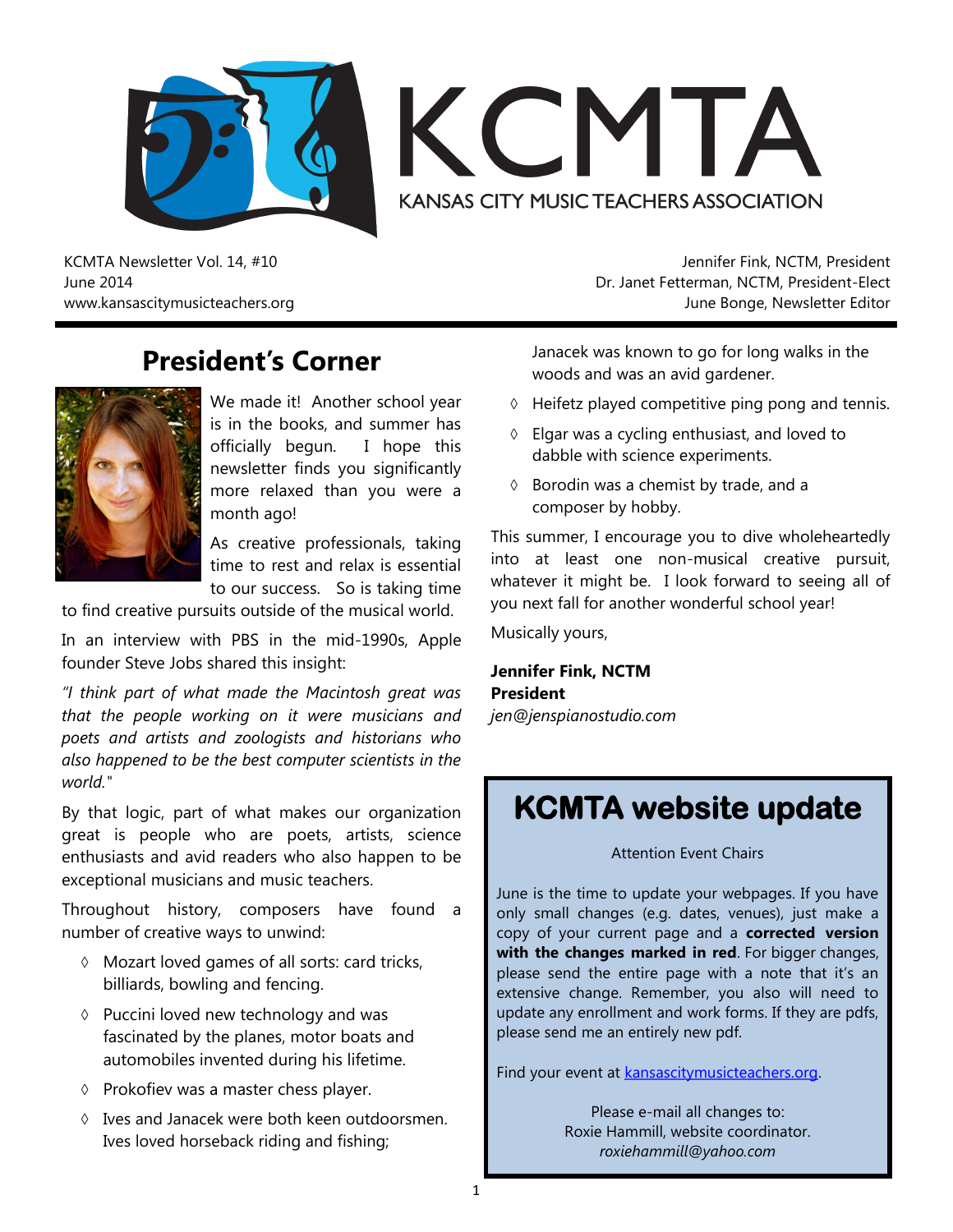# **June Master Lessons**

Linda Chen, VP Master Lessons *LindaYChen@aol.com* 

#### **Presenting... Jane Solose, Professor of Piano**



We are very excited to have Dr. Jane Solose of UMKC as our Master Lessons Clinician. Our Master Lessons will be October 4th through October 6th, 2014 with a workshop on October 7th at Schmitt Music. Please refer to the enrollment form attached with this newsletter for specific times and locations on those dates as well as requirements and fees. We will also have a concert presentation by Dr. Solose and selected students from the Master Lessons on Sunday, October 12th at 4 p.m. at White Recital Hall, UMKC.



For more information, contact Linda Chen, VP of Master Lessons, or visit the [KCMTA website](http://kansascitymusicteachers.org/student-programs/master-lessons/) in the coming months.

#### **Jane Solose's Biography**

Jane leads an active career as a featured concerto soloist, solo recitalist, chamber musician, duo pianist and master teacher that has taken her to Korea, Japan, Austria, Bulgaria, Hungary, Serbia, Russia, Argentina, Canada, and around the U.S. She received her DMA from the Eastman School of Music, where she was awarded the prestigious Performer's Certificate and was David Burge's first teaching assistant.

Dr. Solose is listed on the distinguished international roster of Steinway Artists. Her three solo CDs were released by Eroica Classical Recordings and Capstone Records, and her articles have been published in 20th Century Music and Clavier. She has performed and presented at College Music Society conferences in Austria, Argentina, and Japan and in the U.S., at American Liszt Festivals, and at Alan Walker's Great Romantics Festival in Canada.

In 2011, Dr. Solose toured Eastern Europe where she presented solo recitals and master classes in Bulgaria and Hungary, and performed at Serbia's World Piano Conference. In 2005 she presented solo recitals, lectures and master classes in South Korea, and performed Beethoven's Emperor Concerto with the Gwangu Symphony. Duo Solose, a duo-piano collaboration with her sister Kathleen has performed to enthusiastic ovations. In 2008 they were invited to perform in St. Petersburg, Russia at the Rimsky-Korsakov State Conservatory and at Sheremetev Palace. In 2003 they toured Hungary, presenting concerts, master classes and lectures at universities and conservatories throughout the country. Eroica Classical Recordings released their CD of duo piano works.

Dr. Solose is Professor of Piano and Keyboard Coordinator of Chamber Music at the Conservatory of Music and Dance, University of Missouri-Kansas City, and served as Chair of the Keyboard Division for more than four years. She teaches undergraduate and graduate students as well as piano literature classes. Students of Dr. Solose have received high honors and awards in competitions and pursue academic and performing careers. Many of her former students currently hold teaching positions at universities and colleges worldwide.

#### **Master Lessons Dates**

#### **Master Lessons**

Date: October 4th - October 6th, 2014 Workshop: October 7th Location: Schmitt Music

#### **Concert Presentation**

Date: October 12th, 2014 Time: 4 p.m. Location: White Recital Hall, UMKC

**Enrollment: July 7th through September 13, 2014**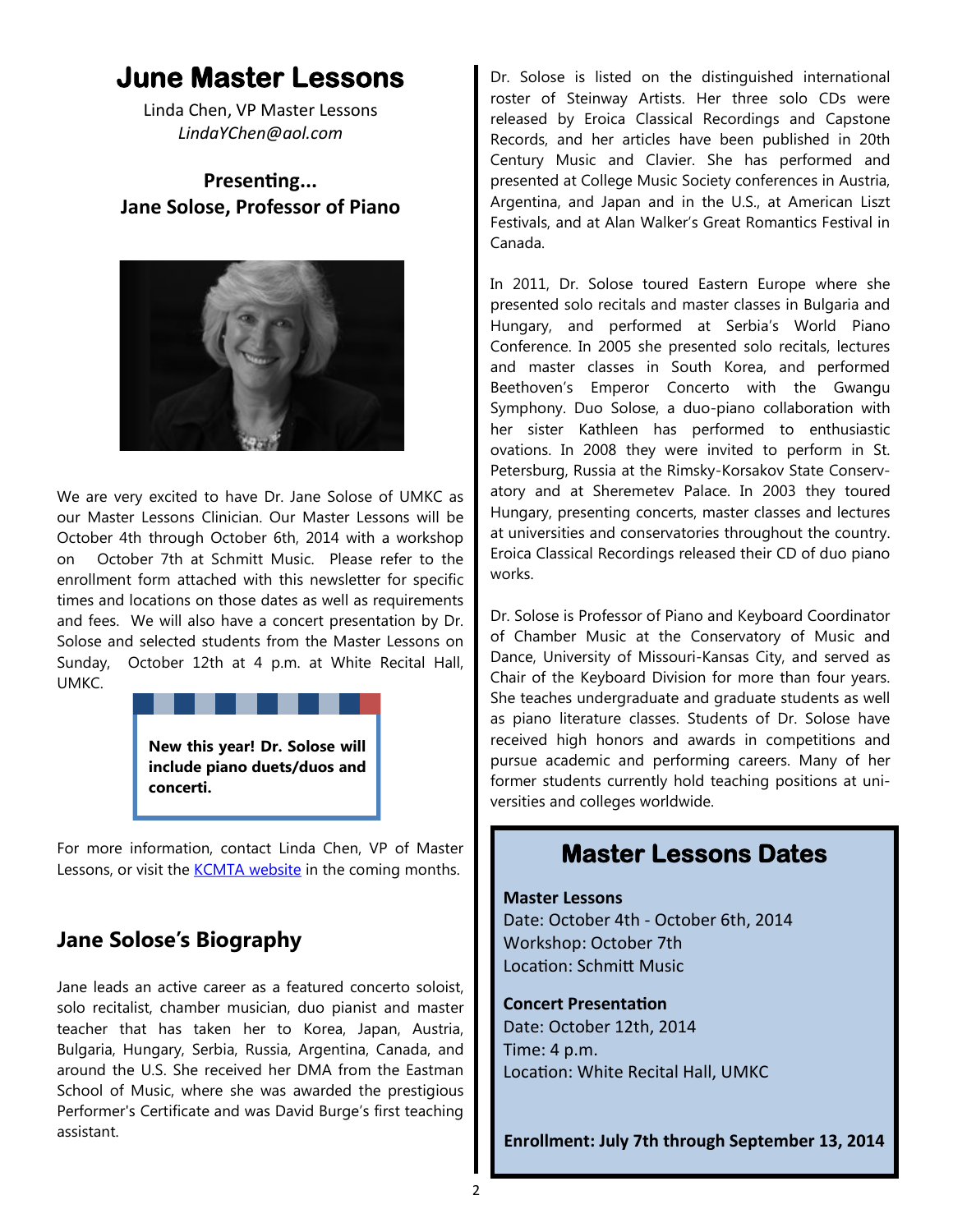# **Fall Festival 2014**

Emily Yeh, NCTM, Fall Festival Chair *studio@yehmyersmusic.com*

This year's Fall Festival will celebrate music from the Classical Period. This will include music from 1750 to 1825. Please check the Classical composers list. If there are questions about a composer, please email Emily Yeh.

The Bell Cultural Events Center at MidAmerica Nazarene University in Olathe will be the venue for the Fall Festival this year on October 18-19. KCMTA appreciates the accommodating staff and this beautiful facility with its large spaces, parking availability, great pianos, and four performance rooms.

We will try to keep the recitals to Saturday and Sunday afternoon, but this will, of course, be subject to enrollment numbers. While we try to put the older students on Sunday afternoons, this is not always possible because of special requests and siblings playing together.

If you are enrolling a transfer student who has previously played in the Fall Festival, please send an email stating this so that his/her name and accrued points can be transferred to the current teacher.

Each student must have his or her own original score. No photocopies will be allowed unless accompanied by written permission of the publisher. Downloaded music needs to have a copy of receipt attached to it. Downloaded free music needs to have notice of public domain on it. Further, there is a MTNA Release Form that needs to be signed by the teacher, parent or student if 18 or older, and the adjudicator. This form must be attached to the music the day of the performance.

Please remind parents that video recording is only permitted for their own child and cannot be used to challenge a rating. Also, entering or leaving a recital is highly discouraged, but, if necessary, must be done between performers.

#### **New Procedure This Year:**

Every teacher ever involved with the Fall Festival needs to know their teacher ID number and their students' ID numbers to put on the enrollment form. To obtain your login ID and password, please e-mail:

> **Rick Tauscher**  *rick@lucasgraphics.com*

You can also view all current and past students' points that accumulate toward plaques.

If you are a new teacher to this event, a new number will be assigned to you. If you have a new student who has never entered the Fall Festival, a new number will be assigned to the student.

**Enrollment is by email only**. Please see the forms attached\* with the newsletter for instructions. You will need to use Excel 97 or above to view the files. If you have problems using Excel, please contact a teacher buddy who can help you (or a student/ parent/neighbor).

Please start early to familiarize yourself with the instructions and do not wait until the deadline. It is best to print off the instructions and have them by you as you fill in the form. Siblings can be paired by using a different font color or you can highlight them in different colors. If you have problems, please contact me for help.

**\*Forms attached**: Fall Festival General Rules, Excel spreadsheet Enrollment Form, Instructions for filling out the Excel Enrollment form, Teacher Work Form, Classical Composers list, and Release Form.

**Note**: The first 3 lines filled in Enrollment Forms are examples of the format, using fictional students.

## **Deadline for enrollment: August 30th, 2014**

Enrollment fees and teacher work form must be postmarked by August 30th, 2014.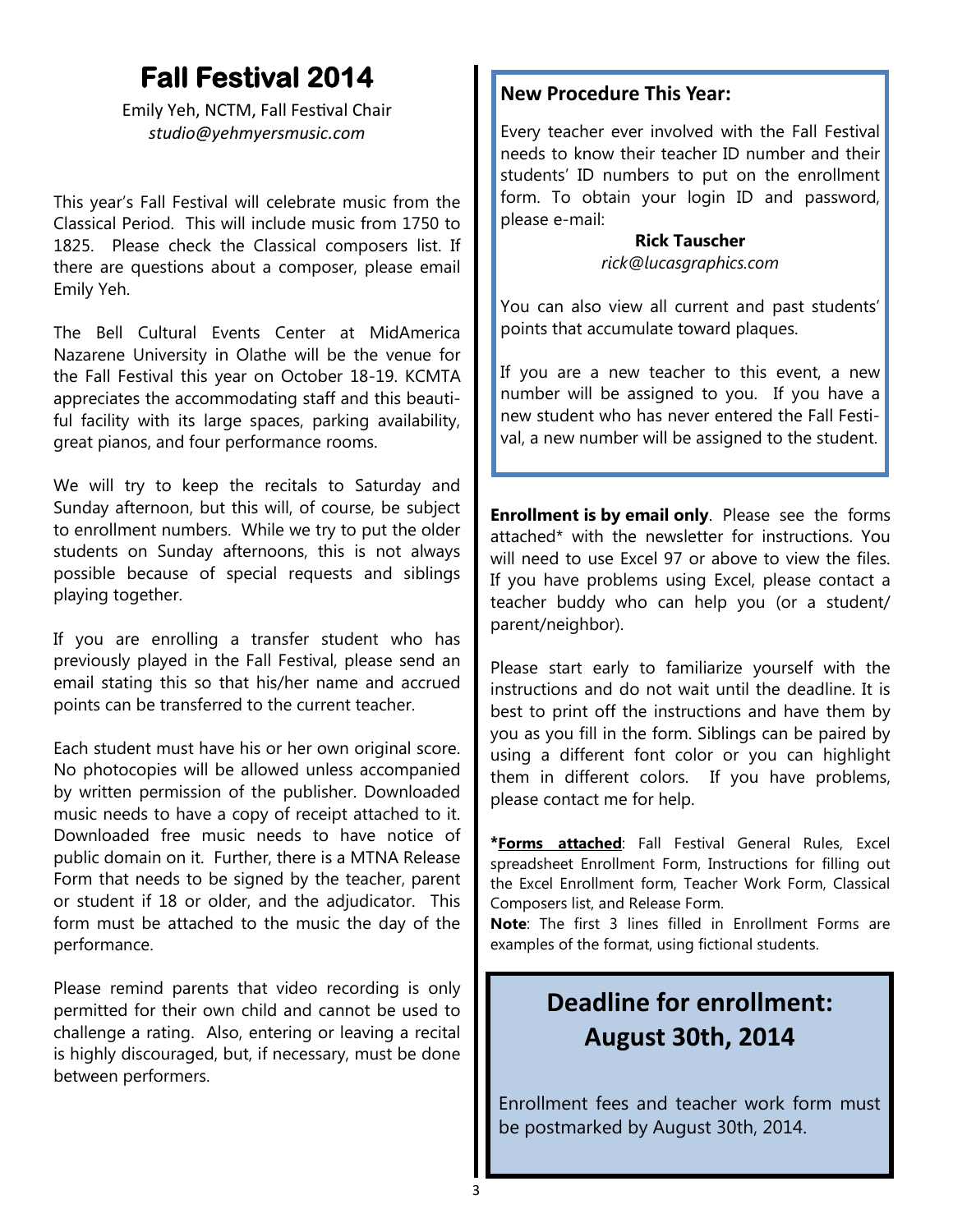The KMTA Annual Conference June 5-7, 2014 Kansas University, Lawrence, KS

#### Guest Speakers

#### Kristin Yost



#### Founder of The Centre for Musical **Minds**

#### **Presenting Four Workshops**

\* Business planning for independent music teachers

\* Keeping student numbers up in this economy

\* American piano pedagogy: the method and supplemental popular music

\* iPods, iPads and iPhones: App essentials for music lessons

#### Scott McBride Smith



This year's conference will feature a special presentation on a long-distance learning project conducted by the KMTA-KU collegiate chapter under the supervision of Dr. Scott McBride Smith. The idea of long-distance learning will provide students opportunities to learn from teachers all over the world.

## Performing Artists



## The Orfeo Trio

**Julie Bees - Evgeny Zvonnikov - Leonid Shukaev**

## Competition Strategies



Jack Winerock

#### Chamber Music



Peter Chun

For more information, including conference rates, detailed schedule and registration forms, visit www.ksmta.org